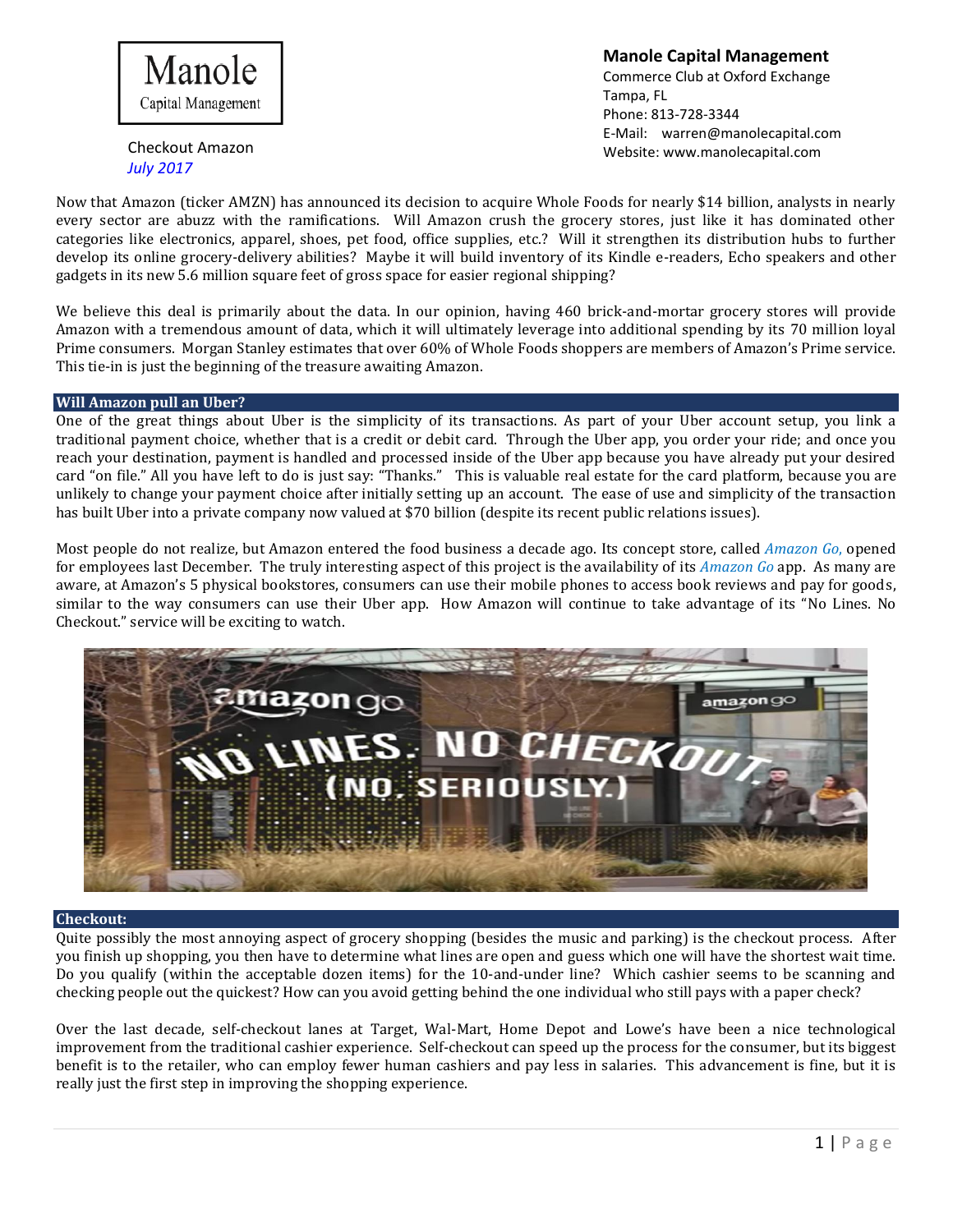

Checkout Amazon *July 2017*

**Manole Capital Management** Commerce Club at Oxford Exchange Tampa, FL Phone: 813-728-3344 E-Mail: [warren@manolecapital.com](mailto:warren@manolecapital.com) Website: [www.manolecapital.com](http://www.manolecapital.com/)

We liken this self-checkout upgrade to the change taxis made by putting card-payment devices in their vehicles – a positive, first step. Uber then built a better mousetrap, by embedding the payment process into their app. Amazon has a similar type of opportunity. Will it simplify and streamline the process? If it is successful, Amazon can bring extraordinary change not only to grocery stores, but also—and more significantly—to the entire retail landscape.

### **Amazon's Twist:**

In its Seattle grocery test store, Amazon has been testing an interesting checkout experience for its consumers. Some are calling it a "radical re-definition" of the in-store payment process, but we believe it should have more impact on boosting sales than altering our current way of transacting. When a consumer enters the Seattle store, he/she scans their *Amazon Go* app with a QR (Quick Response) code. This identifies the person to Amazon and immediately qualifies that individual to transact. As the consumer puts goods into a basket, each product and its corresponding price are identified. This real-time, digital system provides Amazon with information about *who* entered the store and in what they are interested. Why does this matter? Well, Amazon can run data analytics on that individual and offer him/her more buying opportunities. If Amazon knows that the consumer has a newborn at home, why not market a BOGO (Buy One, Get One) for organic baby food or advertise a special deal on all-natural diapers? If Amazon knows that the consumer just put a great Pinot Noir in the cart, why not offer a lovely French cheese to pair it with? The technology can also remember that the consumer last purchased dairy a week ago, making that shopper due for another gallon of super premium, organic, lactose-free almond milk. Couponing becomes more efficient too. Instead of carrying paper coupons, consumers can have their app load and store digital coupons for easy and accurate usage. No more thumbing through a tangle of expired coupons.

With no lines to worry about and no need to pretend to ignore the National Enquirer headlines about what the Kardashians have been up to, the consumer can simply have goods bagged (in paper, plastic or organic hemp) and taken to the car. Add the behind-the-scenes marketing Amazon is sure to conduct, and the consumer will most likely increase spending. The key: Most retailers only know a consumer has entered a store during or after checkout. In our opinion…this is often too late. There is a tremendous amount of opportunity for Amazon to leverage by knowing who is in a store *before* the checkout is complete. The technology and data mining of a system like Amazon's has existed for some time, but retailers have yet to truly unleash this capability on buyers. We believe payment apps are the "Trojan horse."

### **More Questions than Answers:**

The two largest components of our portfolio are the payments business and data & information companies. We have written numerous articles on the complex payment process [\(click here\)](https://docs.wixstatic.com/ugd/43315f_2d5dc3c3cadd40dbaae6031e3678dc7f.pdf), the opportunity in mobile payments (click here), as well as the declining use of cash [\(click here\)](https://docs.wixstatic.com/ugd/43315f_0dd37796a6584165b7be3af3f9e28a76.pdf). Following the Whole Foods transaction, certain payment players declined in price, confirming that at this point in time, there are more questions than answers.

Visa and MasterCard rules currently allow only banks to provide services for cards bearing their brands, which include the processing of payment transactions as an "acquirer." Will Amazon launch its own credit card? Until it becomes a chartered financial institution (maybe that is the next target or acquisition), Amazon cannot submit card payment authorization or settlement requests directly to those card networks. Because being a bank involves significant capital requirements with stringent restrictions, we would not anticipate Amazon picking this route. Will it just co-brand its name and partner with another financial entity? Will it build a strong loyalty program to enhance usage? As these decisions unfold, we believe the existing payment model will continue to benefit our investors. Many of our holdings are perfectly positioned to capture these transactions.

#### **Payments:**

Back to the Whole Foods acquisition, Amazon might ultimately decide to consolidate its payment platforms. It makes sense to leverage scale benefits and advantages by migrating all of its card payments to one processor. Currently, JP Morgan's Paymentech (ticker JPM) handles Amazon's transactions, while Whole Foods uses Vantiv (ticker VNTV). As more of a hybrid rather than a normal merchant, Amazon operates similar to PayPal (ticker PYPL) and Apple (ticker AAPL), in terms of what it is permitted to aggregate. Instead of simply handing off or outsourcing the payment transaction to an acquirer or processor, Amazon acts as a pseudo "Payment Facilitator." Under current card network rules, Amazon is allowed to process transactions on behalf of its "sponsored merchants." To simplify a complicated process, this means that Amazon is using a traditional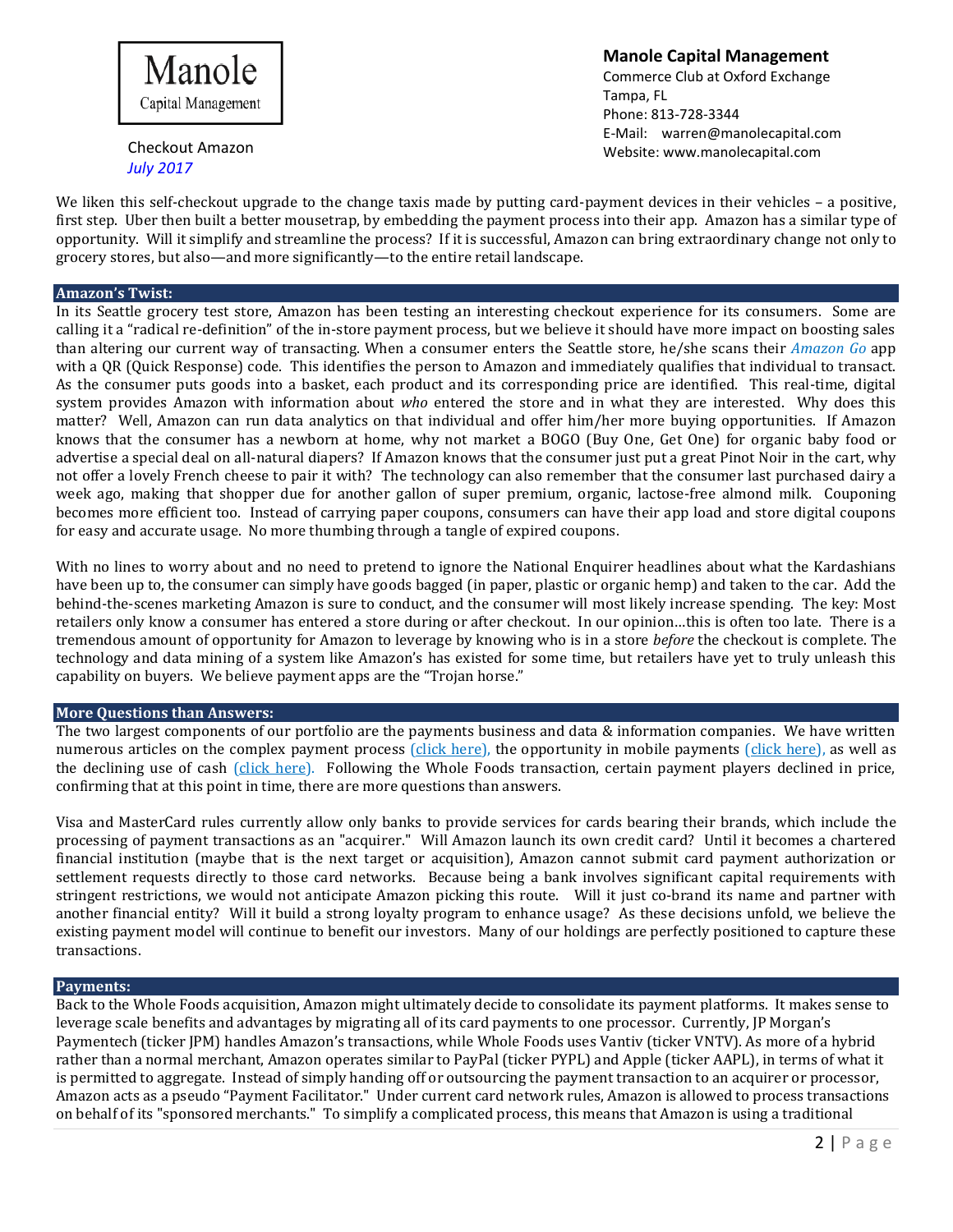

**Manole Capital Management** Commerce Club at Oxford Exchange

Checkout Amazon *July 2017*

Tampa, FL Phone: 813-728-3344 E-Mail: [warren@manolecapital.com](mailto:warren@manolecapital.com) Website: [www.manolecapital.com](http://www.manolecapital.com/)

acquirer to do the bulk of the heavy lifting or payment processing. Amazon cannot sidestep the issuing brands like Visa (ticker V), MasterCard (ticker MA) and Amex (ticker AXP), but it can be an interesting partner/significant other/player/participant. In our thinking, this is no different than what PayPal and Square (ticker SQ) have already accomplished and what Apple Pay is attempting.

Amazon will get payment advantages on costs to transact, but this is dwarfed by the potential to boost its sales. The data Amazon will be able to mine will significantly exceed any lowering of its payment acceptance costs. Just like the Uber transaction ties back to a Visa, MasterCard or American Express card, *Amazon Go* transactions will ride on top of the rails of traditional card payment. In the new Amazon checkout process, the traditional payment players (primarily the networks) still capture the transaction. That \$150 transaction at Whole Foods ultimately will appear on your Bank of America, Wells Fargo or other credit card. Because *Amazon Go* transactions will likely be linked to a credit card, as opposed to the less profitable debit card that currently prevails at grocery store checkouts, payment players will benefit from juicier economics (i.e. more profit).

# **The Bigger Picture:**

Amazon will receive scale advantages by migrating to one payment processor, but this is benefit #10, not priority #1. Even if Amazon moves all of its processing to JP Morgan's Paymentech, it really doesn't merit a  $\sim$  5% decline in Vantiv's share price. We think this  $2<sup>nd</sup>$  derivative impact misses the bigger point. Amazon now has the footprint of 460 physical stores and a plethora of information to experiment with. Revenue-boosting marketing initiatives and programs will be tested. Some will work; some won't. Amazon will ultimately tailor its offering to best suit the needs of its customers, a result that starts with its mobile payment app. We expect Amazon's loyal Prime customers to quickly download the app and anticipate Whole Foods to be only the beginning of its usage.

There will likely only be a few important apps that consumers will allow into their mobile wallets. We believe Starbucks has already placed a stake on its customers' phones, evidenced by caffeine junkies making 29% of their total transactions through the Starbucks mobile app. PayPal is attempting to migrate from online retail success to the physical world of interactions. Venmo is PayPal's free app to increase person-to-person payments. Visa and MasterCard both have excellent offerings attempting to provide modern-day versions of that static piece of plastic currently in your leather wallet. Both Apple Pay and Samsung Pay are in the early innings of getting their dedicated phone users to substitute mobile payments for traditional payments. With better merchant acceptance, this will work. We believe Wal-Mart and Target also can succeed, but they need to join the fight. Lastly, we believe *Amazon Go* will garner a valuable spot on your phone, becoming truly omni-channel by marrying Amazon's online dominance to its entry into the physical landscape through Whole Foods.

# **Conclusion:**

Amazon's new checkout process will streamline a decades-old system, allowing consumers to better enjoy their shopping experiences. But we believe the ultimate benefit will be to Amazon's data mining endeavors and its ability to boost sales. For many of the payment companies we own, the behind-the-scenes payment process and economics stay the same, for now. Ultimately, we believe these payment players will benefit from this Amazon transaction. As an early adopter, we plan on being one of the first to test Amazon's one-click payment flow of the future – *Amazon Go*.